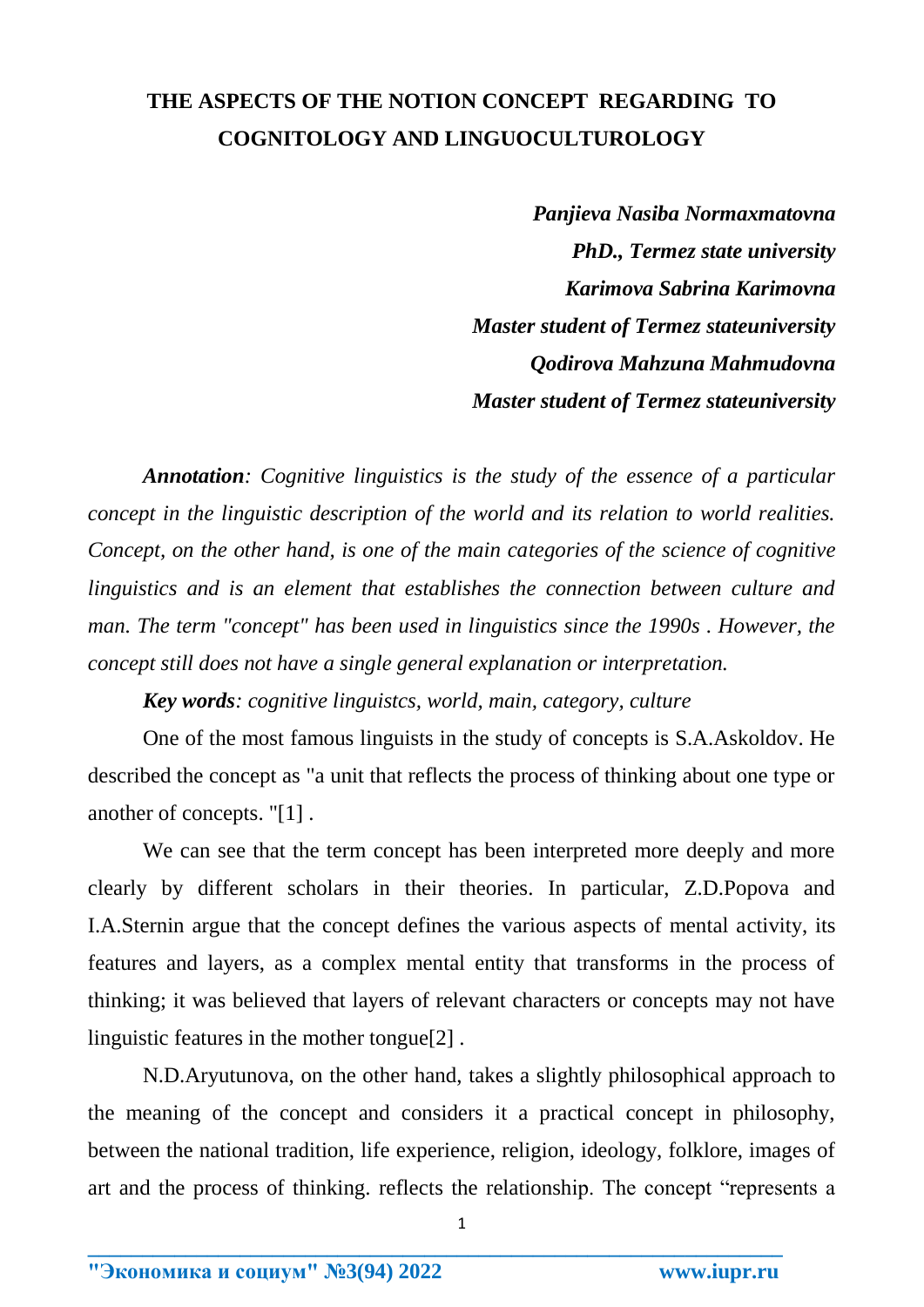cultural layer that connects man and the world [3] . If we pay attention to this idea and connect the concept of man with the term concept, we can understand that it expresses in one word the set of topical ideas embodied around man. S.A.Askoldov also considered the concept of a "spiritual person who replaces many objects in mental activity" along with the study of concepts . According to him, "of course, the concept should not always be thought of as a replacement of real objects, which also means that different types can be replaced.".

Today, many works have been published on various topics of the concept, including the interpretation of the term "concept". The definition of a concept is to rely on work that is consistent with our understanding of the concept. Thus, S. Askoldov, one of the founders of the conceptual doctrine, defines it as "a mental formation that replaces us in the process of thinking about the uncategorized plurality of the same things."

D.S.Lihacheva's views are somewhat similar to those of Aryutunova, who in her scientific work "Conceptosphere of the Russian language" thinks that the concept is formed as a result of the collision of the word with the dictionary meaning of man with his own national views. describes as a product of the process[4].

In S. Kubryakova's theory, this concept is interpreted in a completely different way, and in her commentary , the term "concept" is like an umbrella, and it covers a range of topics in several research methods, namely: storage and processing associated with cognitive psychology and cognitive linguistics[5] .

S.G.Vorkachev's views on the "concept" are also slightly different. "A concept is a set of concepts, ideas and knowledge that has its own expression and linguocultural specificity in language," he said. It also implies the verbalization of cultural concepts and ideas . The concept is an element of national language and national thinking. The peculiarity of the concept of semantic formation at the highest stage of abstraction "[6] This idea is very close to the opinion of Y.S. Stepanova, "the concept is a form of one of the elements of culture formed in the human mind, in the same way culture enters the mental world of man."[7] .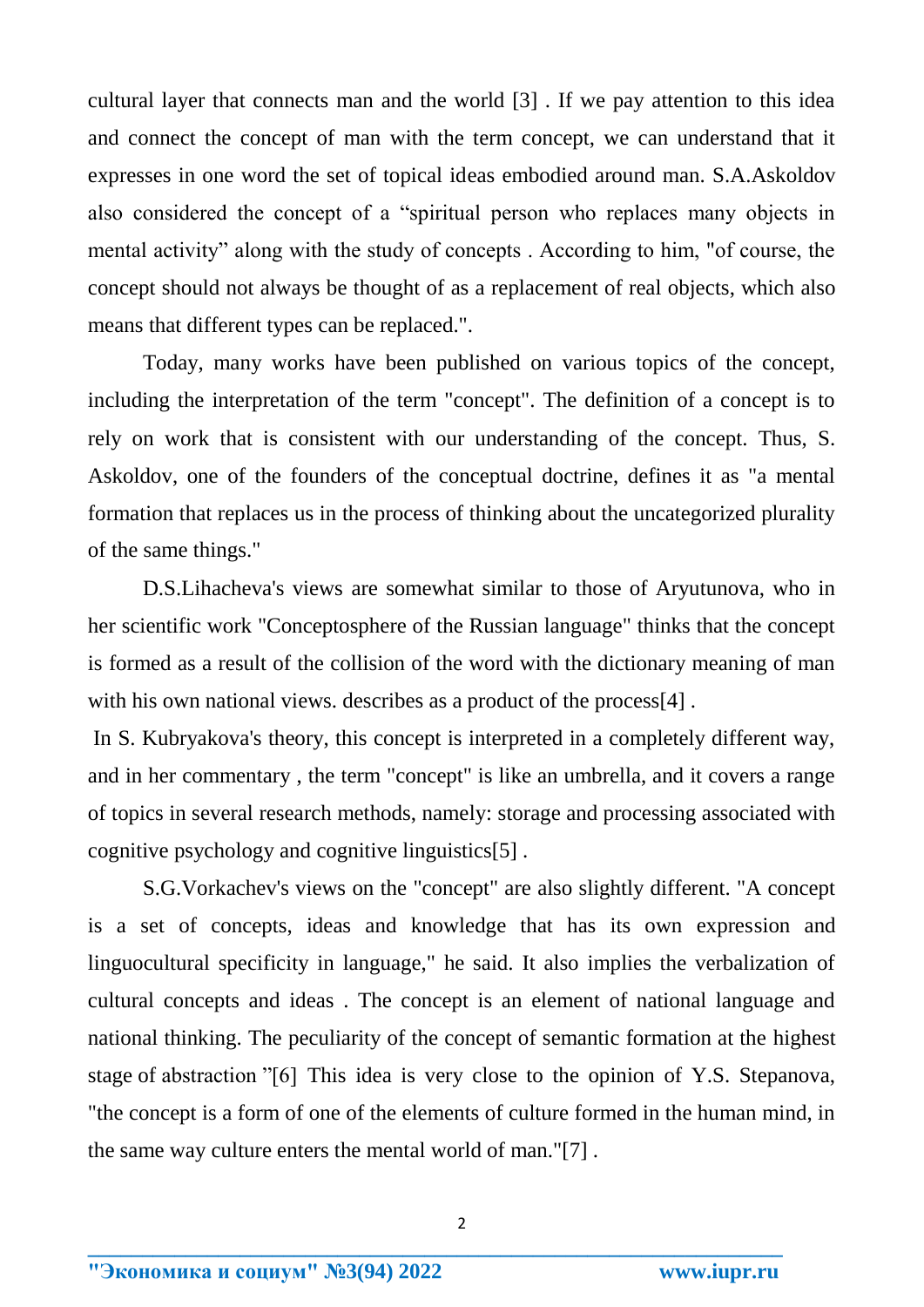In defining the types of concepts (cognitive and artistic) S.Askoldov, on the one hand, emphasizes their unity, the concepts of cognitive feature appear only far from poetry. on irrational values and the unclassified element of poetic words and techniques.

As for the types of concepts, the concept has its own structure. A simple particular idea, the whole conceptual structure, the concept that forms the stages of abstraction, can also perform a conceptual function. According to its content and level of abstraction, A.P.Babushkin classified the concept into the following types:

1) concrete role 2) scheme; 3) understanding; 4) prototype; 5) frame; 6) script (script); 7) geshtalt

A concrete image is a reflection of a specific object or reality in the imagination or thinking. A type of concept with a higher level of abstraction (imagination picture) is a generalized image of different objects or realities. Imagination is a type of reflection based on more external features of the concept. The scheme is a generalized representation of spatial-graphical images ("river" is compared to a blue ribbon). Concept - the general or specific features of the object , reflecting the objective, logical characteristics. Concept arises as a result of a gradual abstraction from secondary characters on the basis of imagination or scheme. A prototype is a unit that creates an initial idea of a typical pr edmet or reality of a particular category .

The scenario differs from the factor frame in terms of time measurement. The script contains knowledge about the plot development of events. This is one of the daily events of life flag T enables: for example, the concept of "meeting" lovers meeting candle light dinner in the restaurant, with romantic music, business meeting with partners around the exam table with coffee or mineral water assosates political picture representation this is called a scheme of events, i.e. a scenario. Gestalt is a unit associated with the highest level of abstraction, which combines emotional or rational components and reflects a conceptual structure or a whole image, the perception of the situation as a whole . Gestalt is the initial stage of the process of comprehension and understanding: any object is a whole set of perceptions that are

3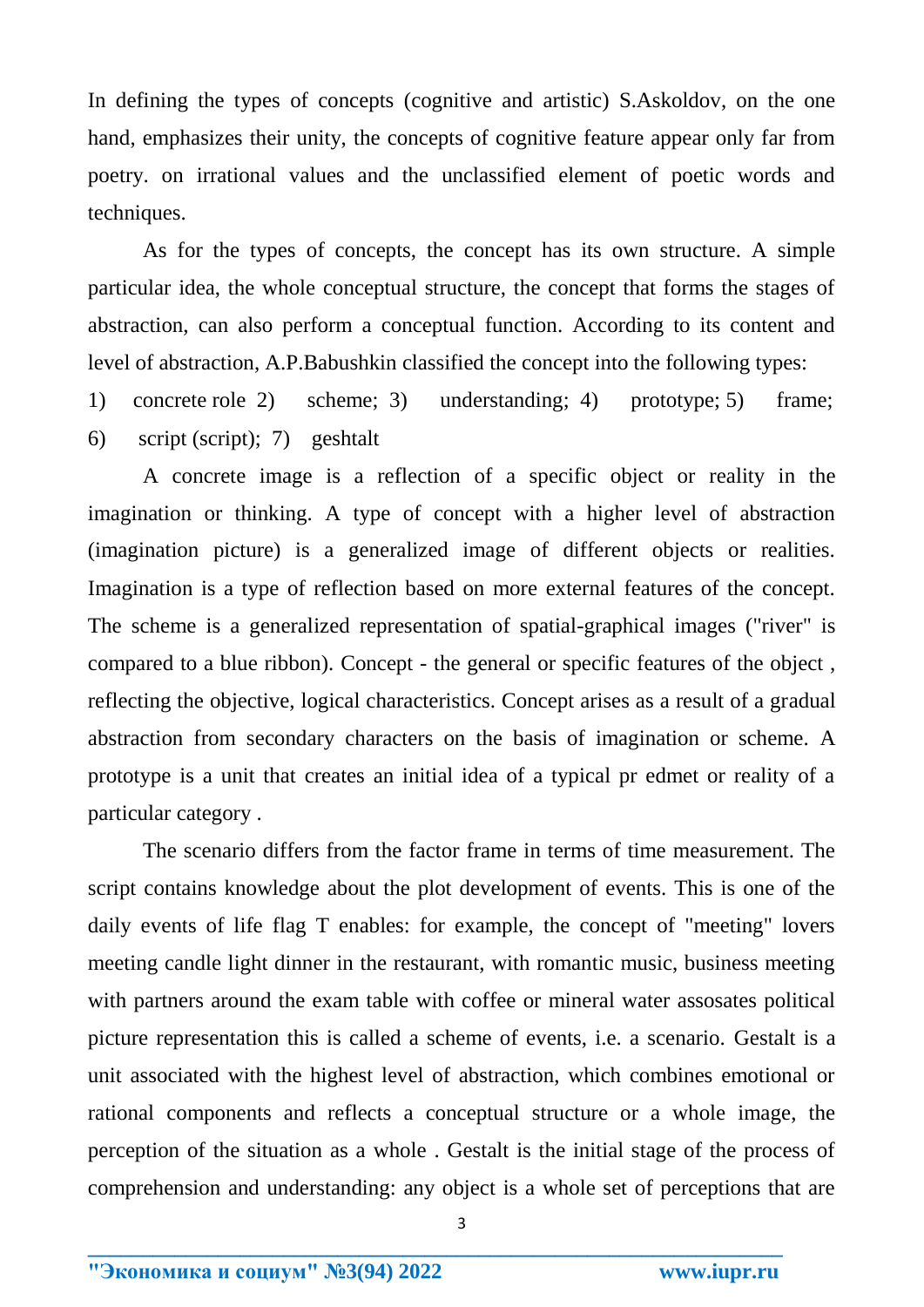not divided into parts about reality. When a person has enough knowledge about each object and component of a concept , the gestalt is the highest unit of that knowledge. Gestalt is a conceptual system that unites conceptual types into a unit, and the concept is used as a term to describe the remaining objects included in this system . A.P.Babushkin found that the difference between such conceptual types is not very large. Each of them has a relatively variable property and can also be re-formed over time . Free phrases serve as a source, material for the formation of conceptual pictures, diagrams, frames, scenarios[8] .

According to the literary dictionary, the formation of a concept (Latin "Concipere" - formation) is a mental concept. An image, a general idea, a work of art, or a literary article is considered a priority concept. In the encyclopedic dictionary of linguistics, the concept "concept" is considered as a phenomenon of the same order as the meaning of the word, but in other system relations occur as a value in the linguistic system, as a term in the system of logical relations studied in both linguistics and logic.[10]

Lingvo-cognitology one of the researchers working in the article M.V.Piminova come elbows: First, the concept (conceptus-thinking, concept, perception of the object) is considered as part of the classical sensualist scheme: "object perception-perception-imagination-concept" and it is the emotional practice of human thinking (observation a) and shows active stages, such as logical (abstract): a) concept - this is imagination ("general imagination") (S.A.Askoldov); b) concept is a concept; c) a concept is a syncretic unit of thinking (" a unit of thinking that imagines the facts of existence in a general unbranched way") (P.V.CHesnokov). Second, the concept is studied as part of the meaning of the "semantic triangletrapezoid" model: a) the concept is the meaning ("algebraic expression of meaning") (D.S.Lixachev); ("The same meaning in the national spirit") (V.V.Kolesov); ("Invariant of lexeme meaning") (E.V.Raxilina); b) concept - this is the content (conceptual structure, the term concept remains synonymous with the term meaning) (Y.U. Stepanov). Third, a concept is analyzed as a synthesis of a meaningful part (meaning and concept), a meaningful part (language sign) and a meaning-defining

4